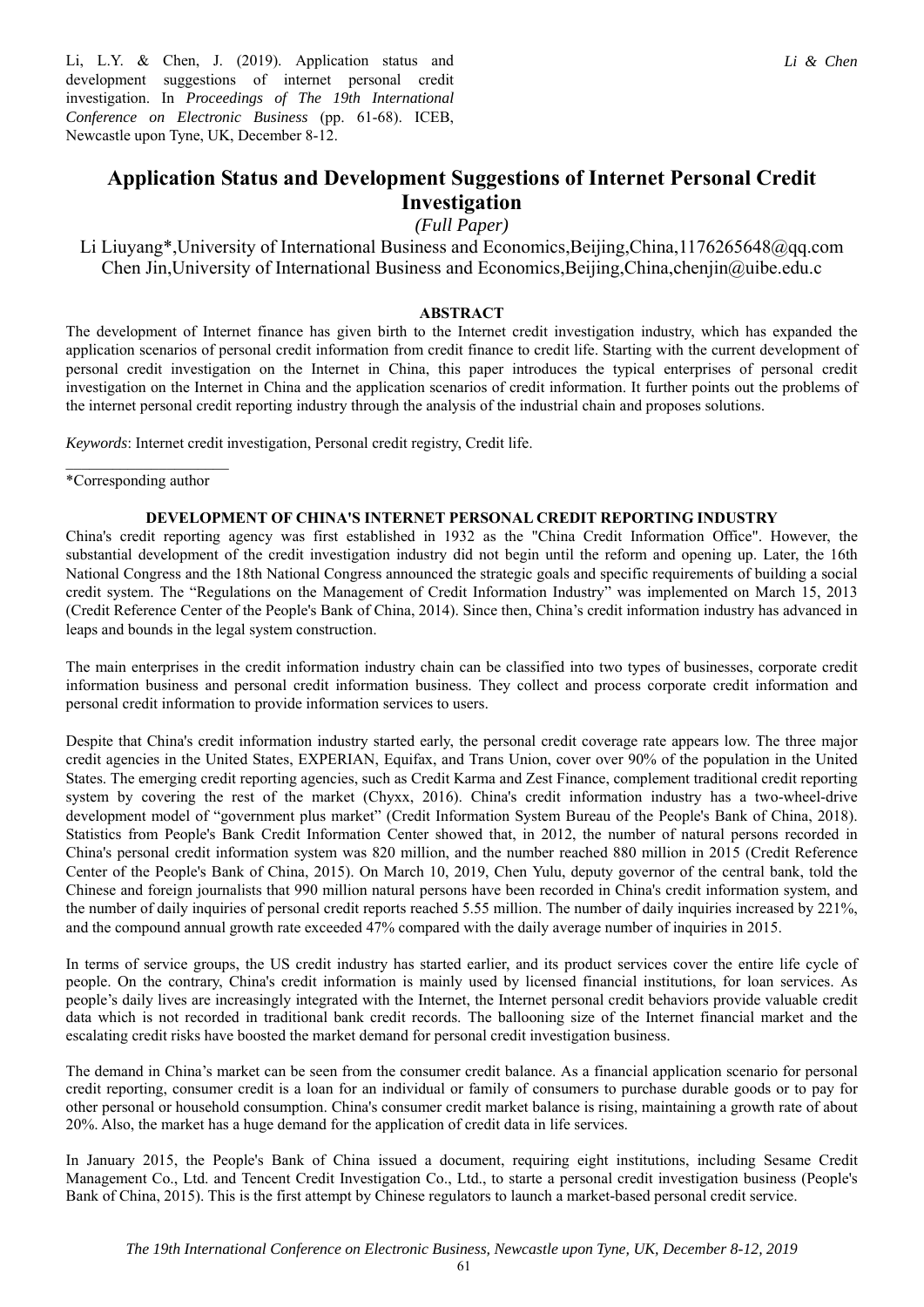In 2018, the People's Bank of China approved the establishment of Baihang Credit Information Co., Ltd., China's first market-oriented personal credit investigation agency (Baihang Credit, 2018). Among all the shareholders of Baihang Credit Information Co., Ltd., the China Internet Finance Association holds 36% of the shares, and eight institutions including Sesame Credit and Tencent Credit each hold 8% of the shares (CREDITCHINA.GOV.CN, 2018).

In October 2018, the People's Bank of China stated that it would issue personal credit information licenses prudently to promote the coordinated development of the first market-oriented personal credit reporting agency - Baihang Credit Information Co., Ltd. and help the Credit Information Center of the People's Bank of China to expand the coverage of personal credit information in China. The expansion of the coverage of personal credit information will reduce the overall risk of Internet finance and e-commerce and promote the healthy development of these industries. On January 10, 2019, the People's Bank of China issued the "Guide to the Service for the Examination and Approval of Credit Information Agencies of Individual Credit Information Business", which elaborated on the conditions for the establishment and approval of individual credit reporting agencies in China (CREDITCHINA.GOV.CN, 2019).

## **CHINA'S INTERNET PERSONAL CREDIT REPORTING SYSTEM AND ITS CHARACTERISTICS China's Internet Personal Credit Reporting System**

China's personal credit reporting system can be divided into three parts: credit data sources, credit information processing enterprises, and credit information users. The credit data is collected from data sources. After the collection and analysis of credit information processing enterprises, credit information services will be provided for users.

As the core of the personal credit reporting system, credit information processing enterprises not only undertake the task of data collection, but also have to prove the authenticity of the data through cross-validation. Therefore, credit information processing enterprises need to obtain data from different sources to achieve the cross-validation function between different data sets.

Personal basic information, personal credit information, Internet credit data and other information reflecting credit status are China's personal credit data sources. The credit center of the People's Bank of China, private credit reporting agencies, and Baihang Credit Information Co., Ltd. are credit information processing enterprises. The main application scenarios of using credit information are financial scenarios including banks, licensed credit departments and Internet financial institutions. In addition, there are life application scenarios for public utilities, public sectors,and other innovative application scenarios.The financial application scenario and life application scenario of personal credit information together constitute a rich usage scenario of credit information.

Internet personal credit reporting enterprises refer to enterprises that use personal credit information on the Internet as one of their data sources. This paper will introduce the credit data processing enterprises and information application scenarios in the third and fourth parts.

### **Characteristics Of Internet Personal Credit Reporting Business**

#### *Diverse data dimensions*

Traditional personal credit data mainly comes from personal financial transactions of financial institutions. These data have low dimensions and insufficient coverage, and there is a large gap in credit data, which is not conducive to the stable development of the financial system. Internet personal credit information integrates multi-dimensional data such as personal consumption, living, and relationships, and combines traditional credit information to jointly build a more comprehensive portrait of user credit information. The Internet personal credit service has greatly improved the coverage of credit data, reduced system risks, and improved financial efficiency. At the same time, it has also facilitated individuals to obtain their own credit reports and provided a more comprehensive credit service.

### *Diverse data structures*

Different from the structured financial data submitted by traditional financial institutions, Internet personal credit reporting business has added non-structured data dimensions such as user consumption data, individual behavior preference data, and interpersonal relationship data.Internet personal credit data more accurately depicts the user's credit portrait. While improving the coverage of personal credit data and the credibility of credit results, Internet personal credit reporting business also puts forward higher requirements for the integrated processing capabilities of credit data. The development of big data, cloud computing, machine learning and other data processing technologies has laid the foundation for the advancement of Internet credit.

#### *Emerging data processing technologies*

With the integration of the Internet and daily life, more and more traces of residents have left on the Internet. This makes it possible for personal Internet credit reporting enterprises to obtain a variety of personal credit data, but at the same time it also increases the cost of data identification, extraction, and consolidation. Therefore, one of the most important differences between Internet credit reporting business and traditional credit reporting business is that Internet credit reporting business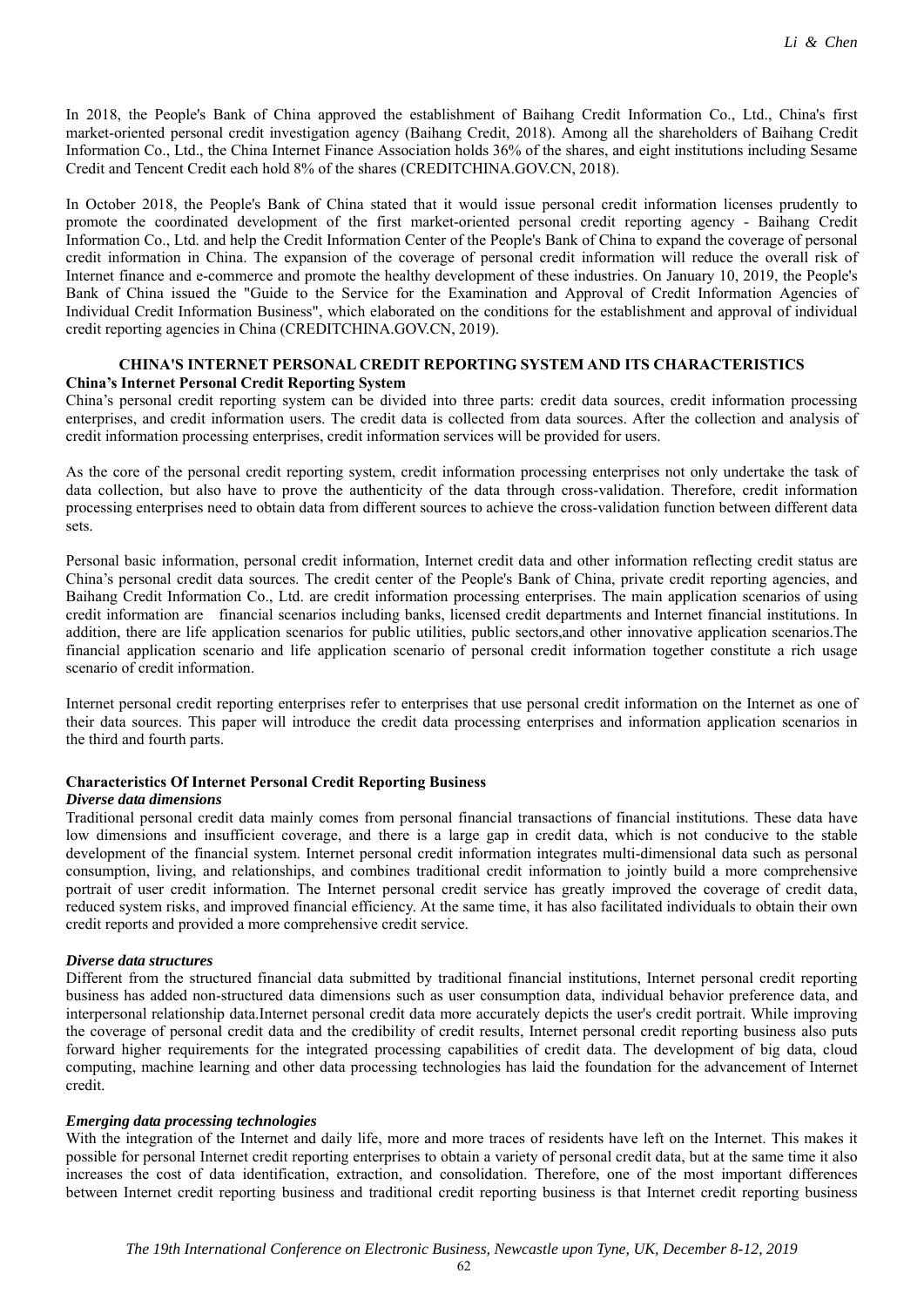requires a higher requirements for data processing technology. Big data and intelligent algorithms are commonly used in the Internet credit reporting industry to deal with the complex network of information clusters (Xiao-Lin Li & Yu Zhong, 2012).

## *Different participants in the industry chain*

In the traditional personal credit reporting business, banks and other financial institutions collect personal credit data and submit it to the personal credit database of the People's Bank of China. The credit reporting center of the People's Bank of China provides financial institutions with personal credit data query services. However, in the Internet credit reporting business, personal credit information providers accumulate personal credit data through their own channels, and hand them to credit information processing enterprises after preliminary cleaning. The credit information processing enterprises then establish personal credit portraits and provide services to credit information users. Therefore, the core participant in traditional personal credit reporting business is the credit reporting center of the People's Bank of China, and the core participant in Internet credit reporting are credit information processing enterprises.

## *Comprehensive credit services*

Traditional personal credit reporting services are mainly for financial institutions. The personal credit reporting center of the People's Bank of China provides personal credit information to banks and other financial institutions to reduce systemic risks and improve the efficiency of financial transactions. Credit information processing enterprises in Internet credit reporting not only provide services to banks and other financial institutions, but also provide personal credit data query services to public utilities, the public sector, and other enterprises. In addition, in the era of Internet personal credit reporting, individuals can obtain credit information services such as credit report inquiry, credit certification, and asset certification, which improves the use scenario and value of credit information.

# **PERSONAL CREDIT INFORMATION PROCESSING ENTERPRISES**

### **Enterprises Starting Personal Credit Reporting Services**

The People's Bank of China issued the "Notice on Preparing for Personal Credit Information Business" in 2015. Table 1 lists the credit data sources, credit evaluation dimensions, credit reporting services provided by eight companies starting credit reporting business and their industries.

| Name                   | Basic data source                                                                                                                      | <b>Evaluation dimension</b>  | Services                     | Industry  |
|------------------------|----------------------------------------------------------------------------------------------------------------------------------------|------------------------------|------------------------------|-----------|
| Sesame                 | E-commerce transaction data,                                                                                                           | Credit history,              | Travel,                      |           |
|                        | online financial data,                                                                                                                 | behavioral preferences,      | accommodation,               |           |
| Credit                 | data from public institution,                                                                                                          | personality traits,          | finance,                     | Internet  |
| Management             | data of business partners,                                                                                                             | levels of commitment,        | shopping,                    |           |
|                        | data uploaded from users                                                                                                               | interpersonal relationship   | social and daily activities  |           |
| Tencent                | User's historical data on<br>WeChat and QQ                                                                                             | Commitment history,          | Anti-fraud,                  |           |
|                        |                                                                                                                                        | security,                    | credit assessment,           |           |
| Credit                 |                                                                                                                                        | wealth,                      | personal credit application, | Internet  |
| Information            |                                                                                                                                        | Spending habits,             | risk alert,                  |           |
|                        |                                                                                                                                        | Socializing status           | post-loan management         |           |
| Shenzhen               | Ping An Group's integrated<br>data,<br>external data partners,<br>bad credit data reported by<br>cooperative financial<br>institutions | Risk of breach of trust,     | Personal credit score        |           |
|                        |                                                                                                                                        | behavior characteristics,    | inquiry,                     |           |
| Qianhai                |                                                                                                                                        | personality characteristics, | Anti-fraud products,         |           |
| Credit                 |                                                                                                                                        | performance,                 | credit risk identification,  | Insurance |
| Information            |                                                                                                                                        | consumption preference,      | data access,                 |           |
| Center                 |                                                                                                                                        | social credit,               | consulting services,         |           |
|                        |                                                                                                                                        | growth potential             | intelligent technology       |           |
| Peng<br>Yuan<br>Credit | Collect data from third parties<br>with user authorization                                                                             | Credit history,              | Identity authentication,     |           |
|                        |                                                                                                                                        | behavioral habits,           | credit verification,         |           |
|                        |                                                                                                                                        | personality characteristics, | credit report,               | Credit    |
|                        |                                                                                                                                        | earning capacity,            | credit score,                | reporting |
|                        |                                                                                                                                        | asset and wealth,            | anti-fraud,                  |           |
|                        |                                                                                                                                        | public evaluation            | automatic risk alert         |           |

Table 1: The Basic Information of Companies Developing Personal Credit Reporting System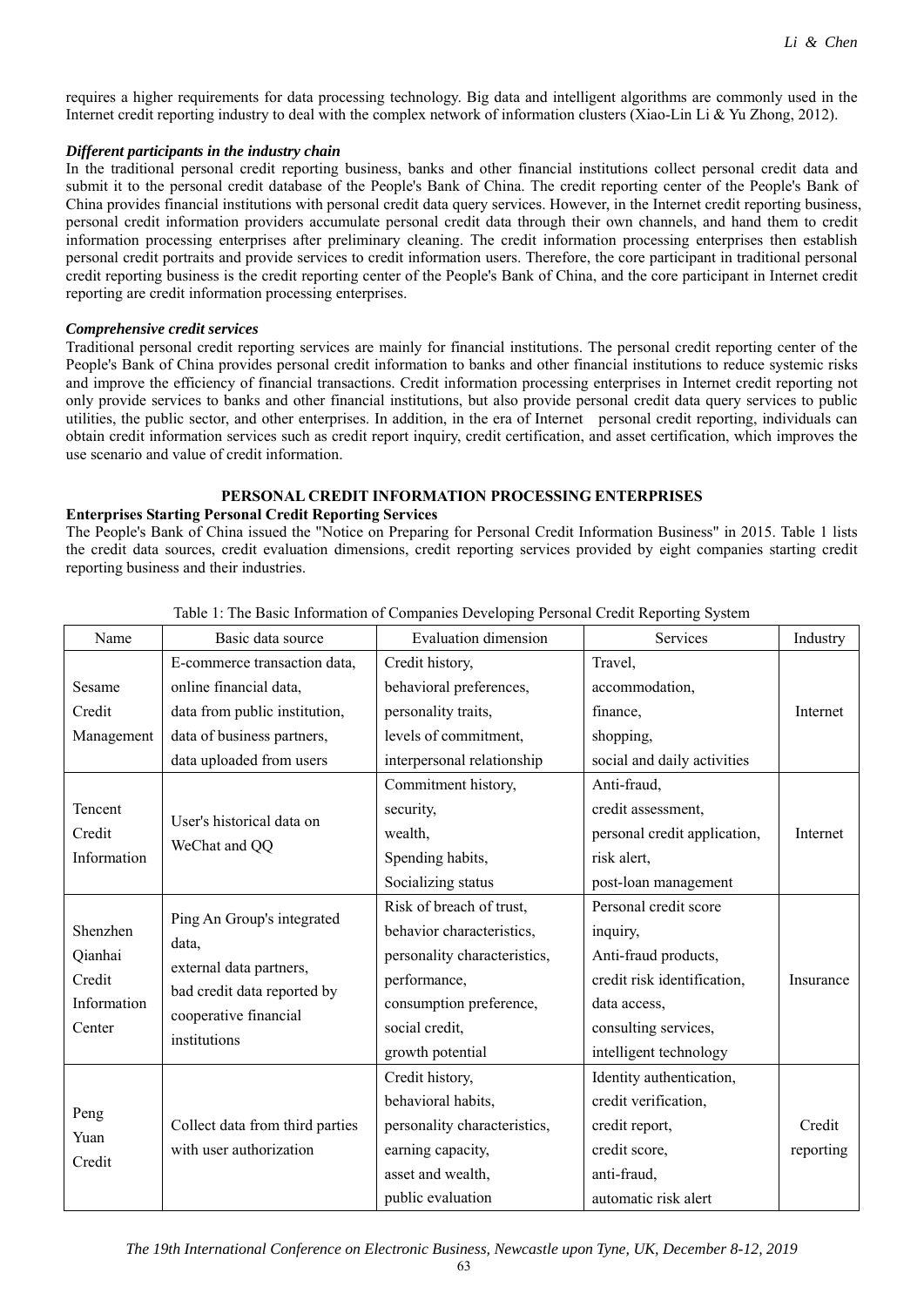| China<br>Chengxin<br>Credit |                                                | Credit history,                                                                  | Personal credit score,        |           |
|-----------------------------|------------------------------------------------|----------------------------------------------------------------------------------|-------------------------------|-----------|
|                             | Open-source web crawling,                      | behavioral traits,                                                               | personal credit report,       |           |
|                             | data exchange with customers,                  | identity attributes,                                                             | credit authentication,        | Credit    |
|                             | data procurement,                              | performance,                                                                     | risk information inquiry,     | reporting |
|                             | user authorization                             | social data,                                                                     | Internet authentication       |           |
|                             |                                                | public record                                                                    | services                      |           |
|                             |                                                | Credit history,                                                                  | Personal credit score,        |           |
| China                       | P2P lending and Internet                       | credit activity,                                                                 | anti-fraud services,          | Credit    |
| Zhicheng                    | financial institutions with                    | personality characteristics,                                                     |                               |           |
| Credit                      | anti-fraud cloud platform                      | performance,                                                                     | identity authentication,      | reporting |
|                             |                                                | consumer credit                                                                  | credit monitoring             |           |
|                             | Bank transfer, credit card                     |                                                                                  |                               |           |
|                             | repayment and other services,                  | Credit history,                                                                  | Koala individual credit       |           |
|                             | direct access to personal credit               | transaction behavior,                                                            |                               | Startup   |
| Koala                       | and debit card data; data                      | identity attributes,                                                             | score,                        | with data |
| Credit                      | support from shareholders and                  | performance,                                                                     | credit certification,         | resources |
|                             | public sectors; other industrial               | social relations                                                                 | credit information query      |           |
|                             | cooperation data                               |                                                                                  |                               |           |
| Beijing<br>Huadao<br>Credit | Bank credit data,                              | Personal identity information,                                                   | Huadao personal credit        |           |
|                             |                                                | public service information,                                                      |                               | Startup   |
|                             | public security and justice data,              | assessment,<br>traces of personal<br>consumer credit information<br>consumption, | with data                     |           |
|                             | operator data,                                 |                                                                                  |                               |           |
|                             | public utilities data,<br>network tracing data | Internet user and behavior                                                       | sharing platform CISP,        | resources |
|                             |                                                | information                                                                      | credit service cloud platform |           |

*Source*: Organized from public information.

From the perspective of the industry, Sesame Credit Management and Tencent Credit Investigation serve for Internet enterprises, Shenzhen Qianhai Credit Investigation Center for insurance enterprises and Peng Yuan Credit Investigation, China Chengxin Credit and Zhicheng for credit investigation enterprises, while Koala Credit Investigation and Beijing Huadao Credit Investigation are essentially newcomers with data resources.

The nature of the enterprise determines its business model. The differences in industries and business characteristics of the eight credit investigation enterprises lead to the different data sources for credit investigation. The data of Sesame Credit comes from the online transaction data of "Ali-affiliated" e-commerce, enterprises with equity participation and Alipay (credit card repayment, utility payment, and personal transaction, etc.) (JU Chuanxiao, 2018; Xiao Kaiwen, 2019; ZHANG Yun, XIAO Yu & ZHU Nan, 2016). Tencent Credit Investigation can easily access users' social data on WeChat and QQ and Tenpay's financial data. Qianhai Credit Information Center has Ping An Group's online data, financial data provided by over 50 partnered financial companies, and location and speech data from the Ping An Group's mobile APP, etc. Pengyuan Credit Information Co., Ltd is supported by government data. For China Chengxin Credit, its advantage comes from having over 100 small and medium-sized banks in China (it started to help banks build credit risk control models since 2003). Koala Credit is competitive in owning over 400,000 offline convenience stores. Eight enterprises carry out separate credit investigation business based on different data sources.

Although having different data sources, the eight credit investigation enterprises have similar data dimensions in personal credit assessment. Companies, in order to improve the accuracy of the credit investigation results, will try to obtain the assessment data from various sources. Except Sesame Credit focuses more on the application scenarios in daily life, while the application scenarios of the other credit investigation enterprises are more inclined to financial scenarios.

The eight companies have different backgrounds and data processing methods. The Internet enterprises, led by Sesame Credit, are born in the information era and have promoted data processing technology to maximize the practical significance behind the credit investigation data. On the contrary, traditional financial enterprises with credit investigation businesses are accustomed to using structured data and cannot respond well to changes in the data structure. Most traditional financial companies are still using big data analysis for personal credit investigations on the Internet.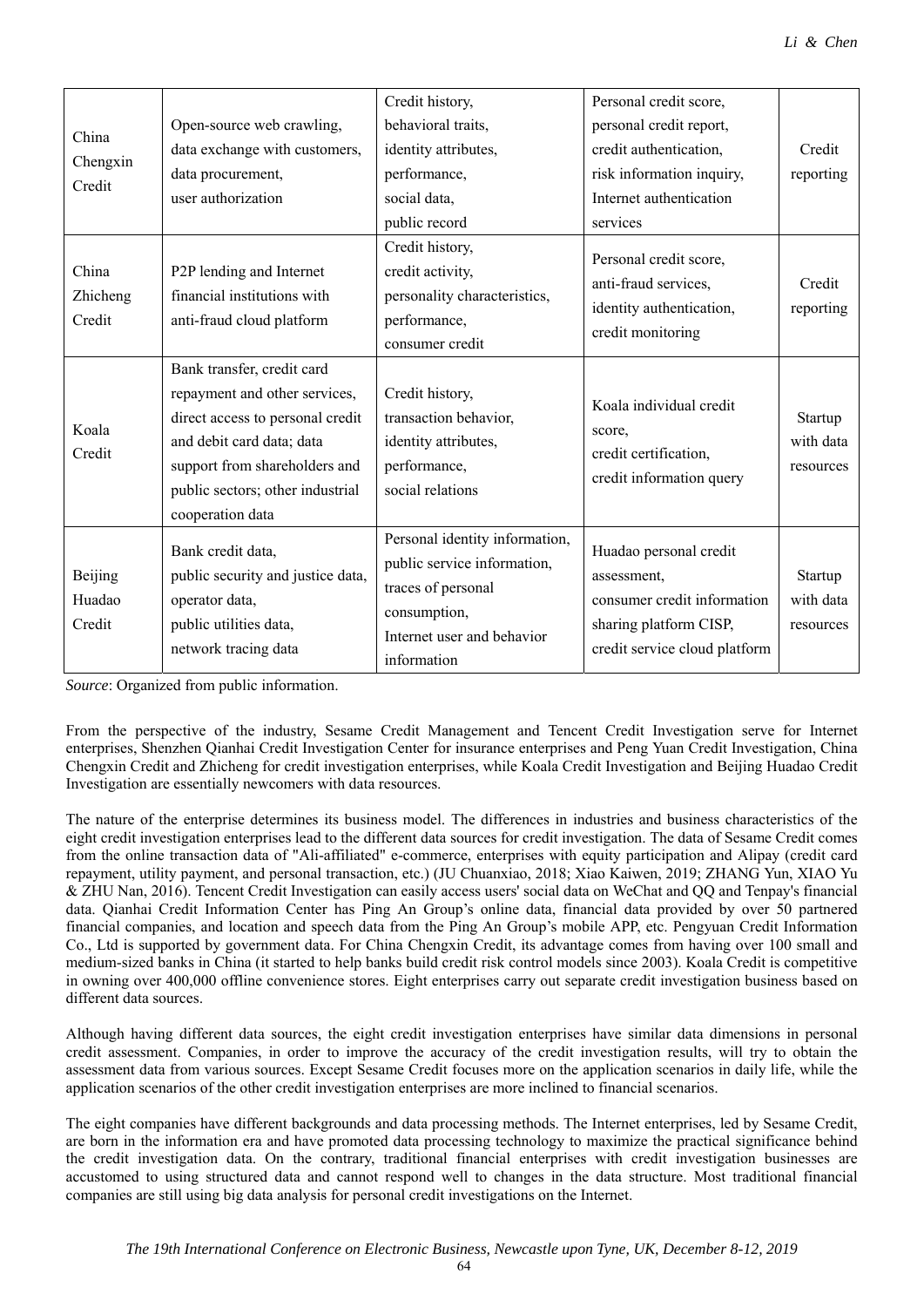As the Internet has become an important source of personal credit information, eight personal credit investigation enterprises are involved in the Internet credit investigation business. Sesame Credit and Tencent Credit Investigation rely on the massive user data of their parent companies and use the Internet as the main data source for credit investigation services.

### **Baihang Credit Information Co., Ltd.**

Although the above eight individual credit reporting companies launched innovative application products during implementing the credit information preparation work, the enterprises still independently operate their credit information systems. The presence of credit data barriers has hindered the exchange of personal credit information between enterprises. Each enterprise regards its own superior data source as the main dimension of the personal credit evaluation model. Thus, the deviation between the credit evaluation results of different enterprises has halted the formation of an Internet credit information market.

Baihang Credit Information Co., Ltd. was established in March 2018 under the supervision of the People's Bank of China. It is administrated by China Internet Finance Association and Sesame Credit, Tencent Credit, Qianhai Credit, Pengyuan Credit, China Credit, and Zhongzhi. Based on the principles of "joint business construction, mutual benefit, and win-win cooperation", the eight companies jointly established the first market-oriented personal credit reporting agency with a registered capital of 1 billion yuan. As the only licensed market-based personal credit reporting agency, Baihang Credit Information Co., Ltd. is managed by China Internet Finance Association and the eight enterprises mentioned above. By aggregating eight companies' business advantages, Baihang Credit Information Co., Ltd. supplements the traditional People's Bank of China and contributes to a more comprehensive and effective market-oriented personal credit information system. The establishment of Baihang Credit Information Co., Ltd. shattered the information barriers between the eight enterprises, which is beneficial to the data sharing between enterprises. However, the amount of Internet credit data and its complex data structures pose challenges for data sharing. Users may present different behavior patterns in different platforms. Resolving problems brought by these differences is an urgency for data integration companies.

As of October 2019, the number of banking institutions that have granted credit to Baihang Credit Information Co., Ltd. has exceeded 1,200. 750 of which have signed information-sharing agreements with Baihang Credit Information Co., Ltd. and 500 have developed API interfaces and obtained system access. The personal credit information system of Baihang Credit Information Co., Ltd. has recorded 100 million natural person information subjects, and the number of credit accounts exceeded 120 million. Baihang Credit Information Co., Ltd. has launched three personal products, special attention list and information verification and verification products. The cumulative number of credit reports exceeded 30 million with an average daily inquiry of 400,000, and the peak number of inquiries in a day reached 900,000. The total number of inquiries for information verification products exceeded 13 million. According to its planning and development of the next three years, Baihang Credit Information Co., Ltd. is committed to creating a credit ecosystem that upholds mutually beneficial cooperations, enriches product content and broadens product designs and product promotions.

As China's only licensed market-based personal credit reporting agency, Baihang Credit Information Co., Ltd. will continue to adhere to the concept of "joint business construction, mutual benefit, and win-win cooperation" and work with other financial institutions and industries. It aims to strengthen partnerships to build a credit ecosystem and make even greater contributions to the healthy development of China's credit information industry.

## **USERS OF INTERNET PERSONAL CREDIT INFORMATION**

The main users of personal credit information in China are credit departments. Besides banks, licensed credit institutions and Internet financial institutions, the traditional credit information application scenarios also include public utilities and other public sectors. In the Internet era, the application of credit information also includes some life scenarios.

Based on the personal credit information of the borrower, the financial institution analyzes the borrower's credit level and default risk with the help of a credit model, and makes specific decisions on whether to grant the loan, the specific terms of the loan, and whether mortgages are required. The public utility sector possesses the personal non-financial debt data and is the main provider and user of personal credit data. Public agencies such as social security units, courts, and industrial and commercial bureaus are also users of personal credit information. Taking the court as an example, under certain circumstances, the court may query the individual credit report of the subject involved without obtaining their consent and use it as the basis for the case's decision.

The development of the personal credit investigation industry and the wide application of big data and cloud computing technology have further expanded the application scenarios of personal credit investigation data. Sesame Credit scores individual credit status from five dimensions: credit history, behaviors, identity, commitment level and interpersonal relationships. Sesame Credit covers rent, travel, accommodation, communication, finance, etc. Life service providers and financial institutions can refer to users' Sesame points to provide corresponding deposit relief, procedures simplification and other services.

The credit finance scenario in banks and other licensed institutions and the credit life scenario represented by innovative application scenarios apply for personal credit data. Table 2 summarizes the main scenarios of the use of personal credit data in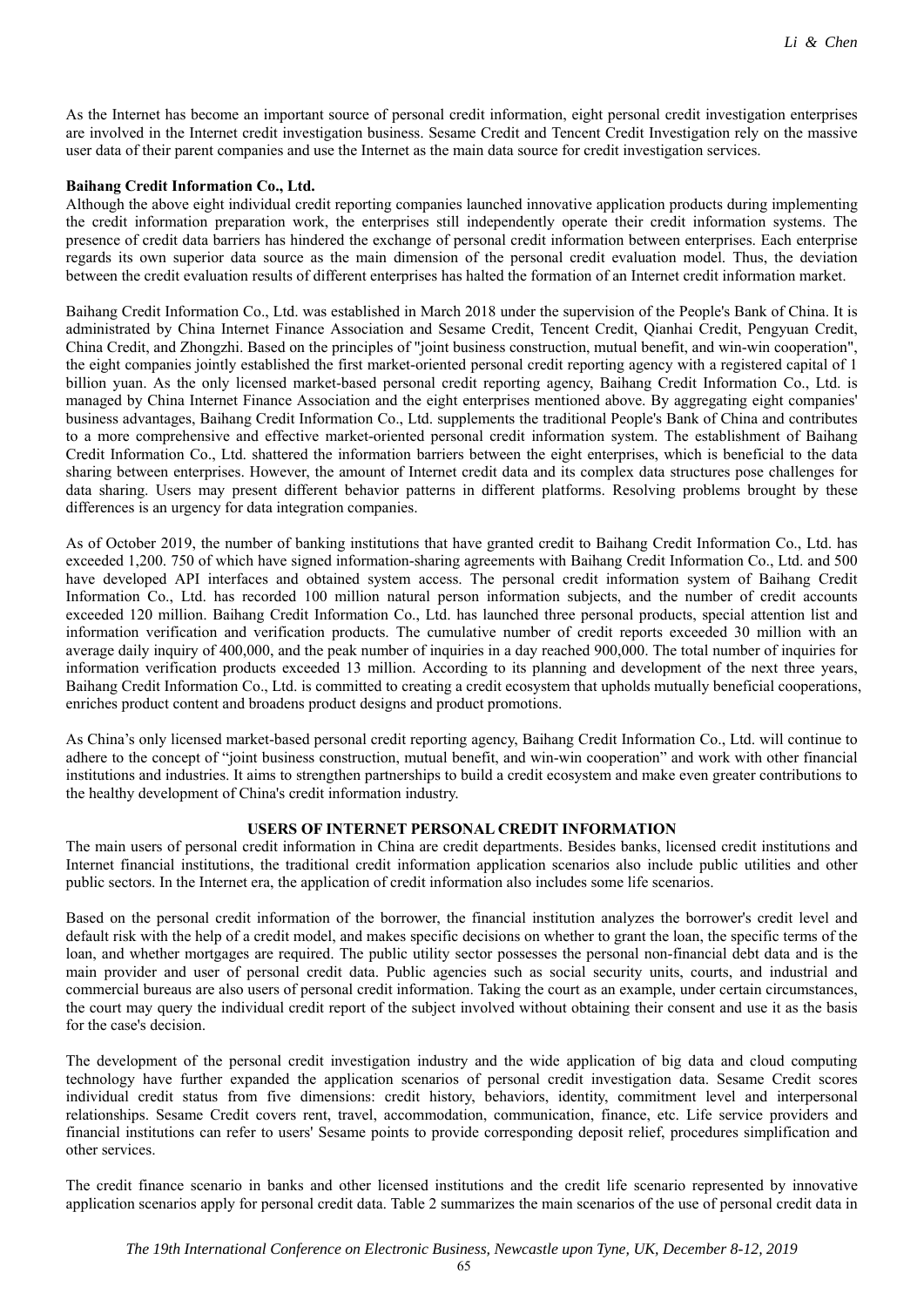the Internet personal credit business.

| Table 2: Application Scenarios of Personal Credit Information |  |  |  |
|---------------------------------------------------------------|--|--|--|
|---------------------------------------------------------------|--|--|--|

| Scenario                              | Instance                                                                                | Classification    |
|---------------------------------------|-----------------------------------------------------------------------------------------|-------------------|
| Bank                                  | Commercial Banks, rural credit cooperatives, etc.                                       | Credit in finance |
| Other licensed credit<br>institutions | Consumer finance, small loans, guarantee, financial leasing, etc.                       | Credit in finance |
| financial<br>Internet<br>institutions | Internet banking, Internet consumer finance, P2P lending, Internet small loans          | Credit in finance |
| Public utilities                      | Telecommunications, power grids, etc.                                                   | Credit in life    |
| Public sector                         | Social security, industry and commerce, taxation, court, public accumulation<br>fund    | Credit in life    |
| Innovative application<br>scenarios   | Free of charge, post-payment, privileges, sharing economy<br>application<br>enterprises | Credit in life    |

*Source*: Organized from public information.

It is worth noting that innovative scenarios have made people's daily life more convenient while creating profits for enterprises. Taking the deposit-free bicycle sharing service as an example, the multi-dimensional credit data of the residents is collected by the credit reporting company, depicting a complete user portrait and reflecting the overall credit level of the user. Residents with a high level of credit will enjoy the bicycle sharing service without paying the deposit. At the end of the ride, they only need to pay the rent of the bicycle. The deposit-free feature gained an easier entry for bicycle sharing service into daily life, allowing bicycle service providers to explore the user market. Also, as the deposit-free service is based on the results of credit evaluation, the person who uses this service must be a resident who has a good performance in the credit evaluation, a high credit rating and low risk of default. Customers selected based on the above models are of high quality, and the risks faced by service providers are relatively controllable. As seen from the example, the deposit-free service is beneficial to both users and service providers, that's why this business model has been widely accepted by the market.

### **PROBLEMS IN THE APPLICATION OF INTERNET PERSONAL CREDIT INVESTIGATION Social Problems Of Credit Data Collection**

First is insufficient privacy and data security protection. As credit assessment is increasingly involved in personal life, more personal data and information will be collected. However, Internet credit investigation is still in its infancy with inadequate supervision. Measures have to be taken to ensure the privacy and safety of users in the Internet credit investigation industry (XIANG Liling & CHEN Xiulan, 2019).

Second, the openness of the Internet challenges the protection of credit enterprises and user data. Take Sesame Credit as an example, its data source is mainly from user transaction data of "Ali department" enterprises and platforms, containing bank card number, ID number, mobile phone number and other sensitive information. Besides its own data, Sesame Credit also accesses data from a third party. Mutual benefits aside, Sesame Credit must take measures to ensure the safety of this part of data in transmission and use (M Ke, S Chen, N Cai & L Zhang, 2018).

The third is the insufficient credit coverage of enterprises' credit information. Without a uniform model, the validity of the credit information is in doubt. Sesame Credit relies on user transaction data for personal credit evaluation; while Tencent uses individual social data, Tenpay financial review, and data from credit reporting companies to design the credit evaluation standard. Little information exchange between channels leads to biased evaluation results. Thus, the evaluation standard for showing the user's real credit level is questionable.

Still, unreliable credit data may be used for credit evaluation. In order to improve the credibility of credit score, some Internet personal credit investigation enterprises led by Sesame Credit have published their credit evaluation dimensions and their respective proportions. However, the virtuality of the Internet makes the reliability of credit investigation data hard to achieve. Individuals may deliberately beautify their credit data to get better services, resulting in inaccurate credit score results.

### **Credit Data Processing Capacity Needs Improvement**

Lack of a universal evaluation model in the credit evaluation market is troublesome. Although different Internet personal credit enterprises have similar credit evaluation dimensions, the dimensions are varied proportionally. Credit reporting companies rely on their competitive strengths to provide credit reporting services, leading to different individual credit evaluation results. The lack of a universal Internet personal credit evaluation model in the market will be detrimental to the effectiveness of the personal credit market.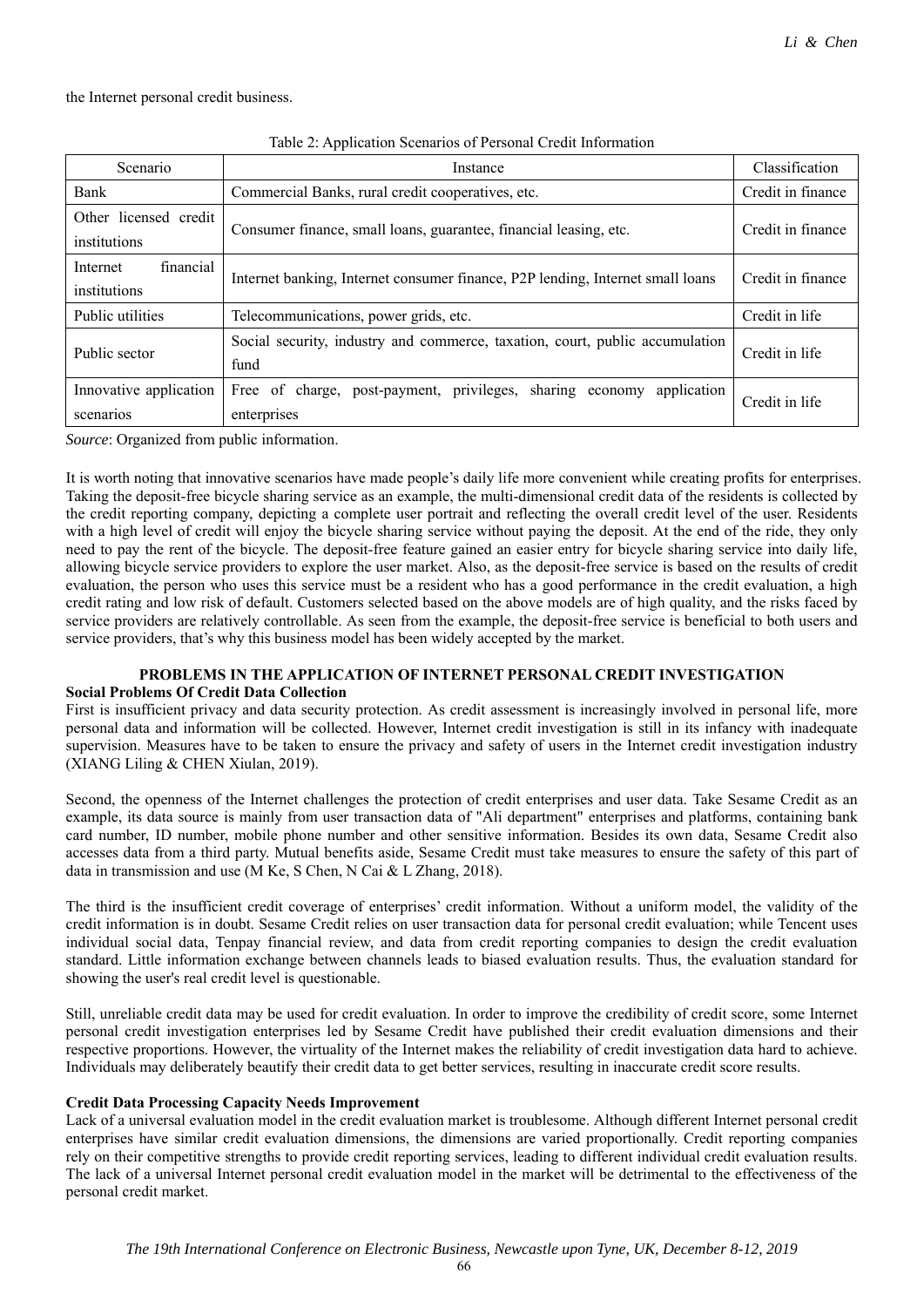Also, the analysis technique employed by non-Internet enterprises for massive unstructured credit data needs to be improved. Traditional financial credit investigation businesses mostly rely on structured financial data, which requires less processing capacity. However, the complexity of Internet data requires more advanced data processing technology of credit investigation enterprises. The non-Internet companies headed by Qianhai Credit Co., Ltd. have not fully adapted to the characteristics of the Internet data, and the data processing technology is mainly based on big data analysis. It is inevitable to deal with complicated and unstructured data from the Internet when conducting credit reporting. Non-Internet credit reporting companies need to fully comprehend the characteristics of the data and improve their own unstructured data analysis technology to respond to changes in their data sources.

#### **The Significance Of Improving The Use Of Credit Data**

The second presentation of credit data makes it difficult for users of credit information to know the true credit status of the credited person (Xie Li & Yao Shikun, 2018). Internet credit investigation enterprises integrate various information of users and establish credit portraits of users, most of which are presented in credit scores. In personal credit investigation, the overall credit status is judged from credit scores. The raw data shall be reported to the central database by various institutions, and the credit investigation institutions shall conduct secondary processing and presentation of the data. The user of credit information cannot directly read the raw data as the information obtained from the credit report is limited and it is impossible to know the details of each business.

Insufficient development of life service application scenarios. In the Internet personal credit industry, the data application scenarios have expanded from credit finance to credit life, bringing more convenience to creditors. Credit information derives from life and should serve life. Internet credit reporting companies have made great attempts in the application of sesame credit in terms of life applications. However, other enterprises are more inclined to provide services for the financial market and refuse to explore possibilities in life application scenarios.

## **SUGGESTIONS ON THE DEVELOPMENT OF INTERNET PERSONAL CREDIT INVESTIGATION APPLICATION**

#### **Strengthen The Construction Of Information Security System**

Users in the Internet era pay more attention to personal privacy. As sensitive data, credit information must be given enough attention and protection. Besides building an information security system to defend against external attacks, Internet personal credit reporting companies should also strengthen the privacy protection of internal systems and avoid using creditors' information for other purposes without approval.

#### **Strengthen Government Supervision And Law Construction**

Regulatory policy lags are common in emerging industries and markets. The data barriers and data authenticity problems in China's Internet personal credit information market are mainly due to regulatory and legal lags. To improve the efficiency of the credit information market, we must strengthen government supervision, improve industrial policies, and introduce laws and regulations on personal privacy protection, credit data sharing, and credit data verification.

## **Improve The Personal Credit Evaluation System**

Improving the credit evaluation system is essential in ensuring the validity of credit evaluation results. The key to improving the effectiveness of Internet personal credit reporting results is to establish a universal credit evaluation model. Individual credit information enterprises should expand their data sources, strengthen data sharing among enterprises, enhance the underlying information mining capabilities of data, and strive to establish a universal personal credit evaluation model that is more responsive to users' true credit levels.

### **Improve Data Processing Technology**

Faced with complex data clusters and data structures in the age of the Internet, data users must improve their adaptability. Internet credit reporting companies must give full play to their data analysis capabilities while non-Internet credit reporting companies should focus more on data analysis techniques and data verification capabilities. Artificial intelligence, machine learning, blockchain and other technologies can further enhance data processing technology and data foundation information mining of Internet personal credit information enterprises. Also, the cross-validation of data should be taken seriously.

#### **Boost Credit Data Sharing**

The secondary presentation of credit data is beneficial to the efficiency of credit data. However, in some application scenarios, relying solely on integrated credit data may lead to inaccuracy. Certain application scenarios may be more inclined to a certain credit dimension of the creditor. Thus, companies should establish a credit data sharing mechanism. Under the premise of user authorization, the credit information enterprise can provide the user's desensitization data level interface while providing the user's comprehensive credit score to the credit sub-use main body to reduce the information asymmetry between the credit information holder and the user. More multi-dimensional data helps to portrait the user while verifying the authenticity of the data, providing users with comprehensive and reliable credit evaluation data.

## **Expand The Application Scenarios Of Credit Investigation Data In Life Services**

The development of the personal credit investigation industry has expanded the application of credit data from credit finance to